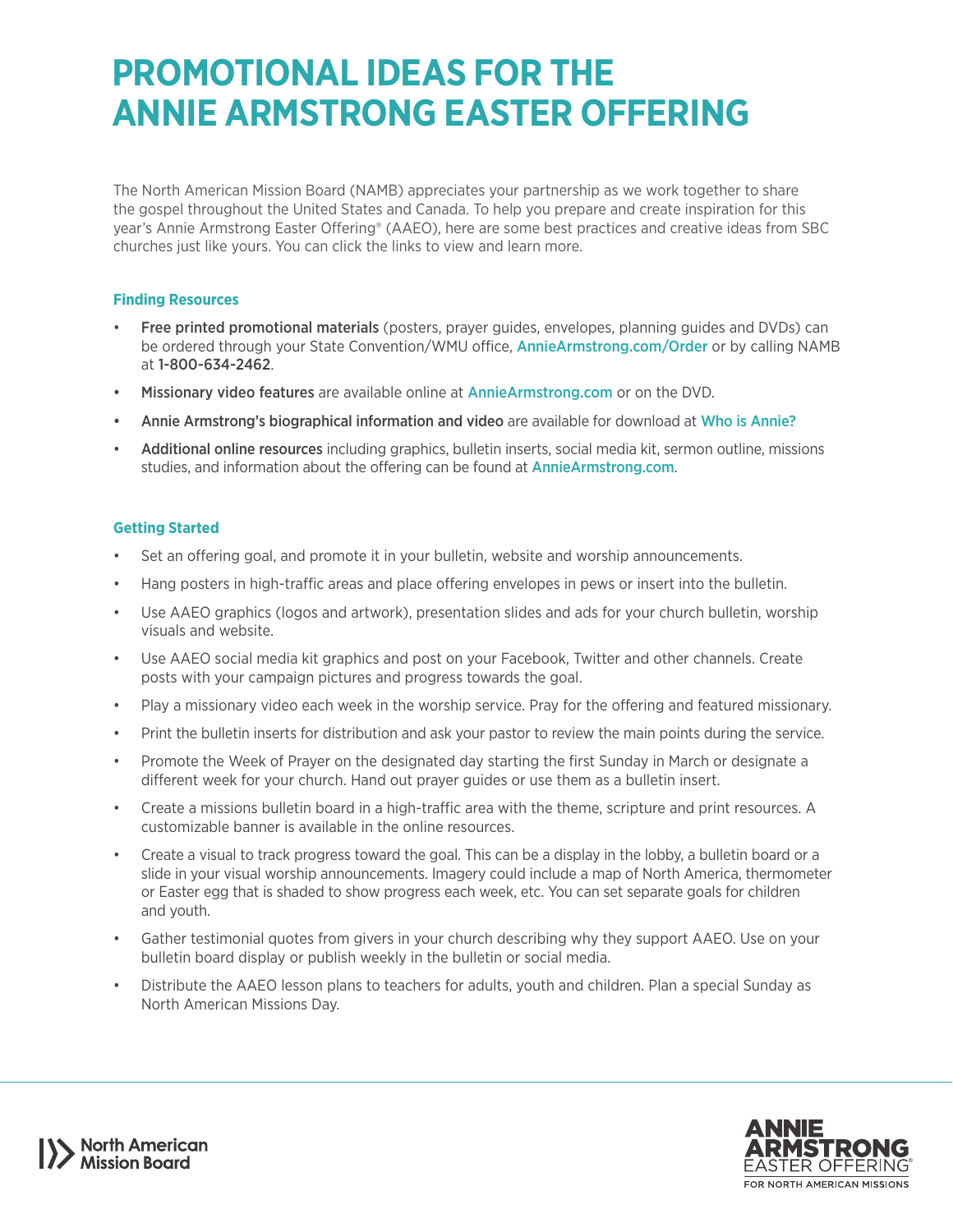#### **Ideas for Adults**

- Lesson Plans: In your groups, use the adult study and missionary video provided in the offering promotional resources. Encourage members to set a personal amount they plan to give.
- Auction: Ask church members and business owners to donate items.
- Small Sacrifice: Challenge members to give up Starbucks coffee or eating out once a week and donate the money to the offering.
- Host a "[Taste of Missions](https://www.facebook.com/aaeo.sbc/posts/10159105181502141)" fair a meal serving dishes representing each city or ethnic group the featured missionaries serve.
- Have a watch party prayer service. Meet in small groups at someone's house, enjoy refreshments, watch the Week of Prayer videos and pray for each missionary.
- Ask the pastor and leadership of your church to [match what church members give](http://facebook.com/aaeo.sbc/posts/10159146138447141) to then set an equal amount from the church budget for the offering.

## **Ideas for Youth**

- Lesson Plans: Use the youth mission study and missionary video provided in the offering resources. Have a time of prayer and encourage youth to set an amount they plan to give.
- Map It: Use the NAMB Mission Field Map available in the online resources to teach about the spiritual needs across North America. More information can also be found at [AnnieArmstrong.com/the-mission](https://www.anniearmstrong.com/the-mission/).
- Learn From the Field: Invite a NAMB missionary to have a video call with your youth group. The featured missionary contact info can be found at [AnnieArmstrong.com/resource/missionary-contact-information](http://www.AnnieArmstrong.com/resource/missionary-contact-information).
- Congregation Donations: Set up a Sunday morning coffee and muffin bar with all donations going to the offering.
- Fundraiser: Sell Valentine's candy or Easter candy with proceeds going to the offering.
- Small Sacrifice: Challenge your youth to give up eating out once a week and donate the money to the offering.
- Pennies: Host a [Penny War Challenge](https://h2oforlife.wpengine.com/wp-content/uploads/2017/01/How-to-Hold-a-Penny-War-Fundraiser.pdf) among Sunday School classes.
- Every Sunday leading up to Easter, have a student [share a featured missionary's story](https://www.facebook.com/aaeo.sbc/photos/a.259641532140/10159065875777141/?type=3) and lead the congregation in prayer for the missionary, his/her family and ministry.

#### **Ideas for Kids**

- Lesson Plans: In your Sunday School or missions groups, use the children's study and missionary video provided in the offering resources. Have a time of prayer for the missionary family.
- Art for Annie: Involve your children in creating special art or pictures for auction to church members with proceeds going to the offering.
- Have kids create [spare change jars](https://www.facebook.com/aaeo.sbc/posts/10158980339817141) and place them around the church to collect money for the AAEO.
- Give children a **plastic egg** and ask them to bring it back filled with coins for the AAEO.
- [Stuff plastic eggs](https://www.facebook.com/aaeo.sbc/posts/10158988246447141) with prayer requests from missionaries and hide them around the church for members to find, as a reminder to pray for and give to AAEO.
- Have kids create and decorate an **[Annie Armstrong Bank](https://www.facebook.com/aaeo.sbc/photos/a.259641532140/10158963482782141/?type=3)**, take it home and ask parents for extra chores to put their allowance in the banks.